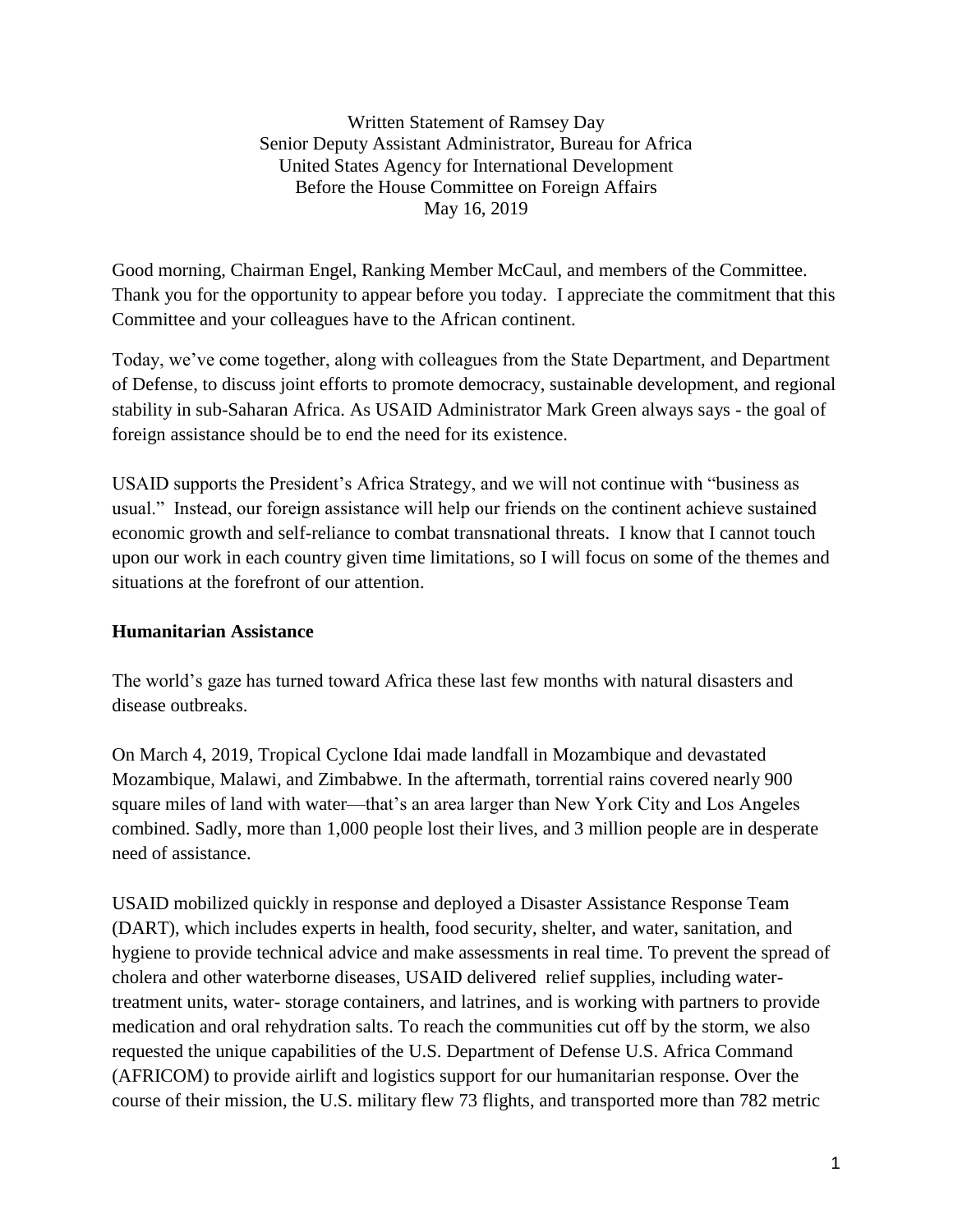tons of relief supplies, including food, medical supplies, and vehicles, as well as USAID disaster experts and aid workers.

Just five weeks after Cyclone Idai, Cyclone Kenneth struck Mozambique in April; a total of 41 people were killed, more than 90 injured, and up to 300,000 people were impacted. USAID has deployed a team to the affected area to determine additional food, shelter, water, sanitation and hygiene needs.

In a different region of the continent, the Democratic Republic of the Congo (DRC) declared an Ebola outbreak on August 1, 2018. Since then, health officials have recorded at least 1,680 confirmed and probable cases, including 1,117 deaths, in DRC's North Kivu and Ituri Provinces as of May 12, 2019. The U.S. Government deployed a DART to the DRC to augment the ongoing Ebola response efforts. These disaster and health experts from USAID and the U.S. Centers for Disease Control and Prevention (CDC) within the U.S. Department of Health and Human Services (HHS), are working with partners to provide robust life-saving assistance and support to the affected populations. The DART is coordinating with the DRC government, the World Health Organization, other donors, and key actors to support a unified effort, encourage sustained resourcing and fair burden-sharing, and ultimately end the outbreak. USAID assistance works to break the chain of transmission, including through preventing and controlling infections, surveillance and case-finding, contact-tracing, case-management, and raising awareness in communities about how the virus is transmitted.

We remain concerned that the Ebola outbreak is still not contained. As Administrator Green, stated when he appeared before the Senate Foreign Relations Committee on May 8, 2019, the current outbreak is more than merely a health concern. The Administrator noted that the lack of citizen-centered responsive government in the affected areas represents a failure of institutions and a failure of democracy. Community distrust remains high and there has been a deeply disturbing uptick in violence targeting outsiders, including healthcare facilities. The Ebola response is a priority for the U.S. Government, not only because we are committed to supporting those affected, but also because effective efforts to contain and end the outbreak will prevent it from spreading throughout the broader region and beyond, including the United States. We are working with colleagues in the interagency to advocate for a more effective global response.

# **Democratic Backsliding**

Another significant challenge we face in the region is democratic backsliding. Rarely these days do authoritarian leaders oppose elections outright. Instead, they use sophisticated tools and methods to bend elections to ensure they can maintain their grip on power. Subverting civil society and independent media, manipulating vote tabulations, and other anti-democratic ploys are all too often undermining hope for everyday citizens to be able to shape their future through the ballot box.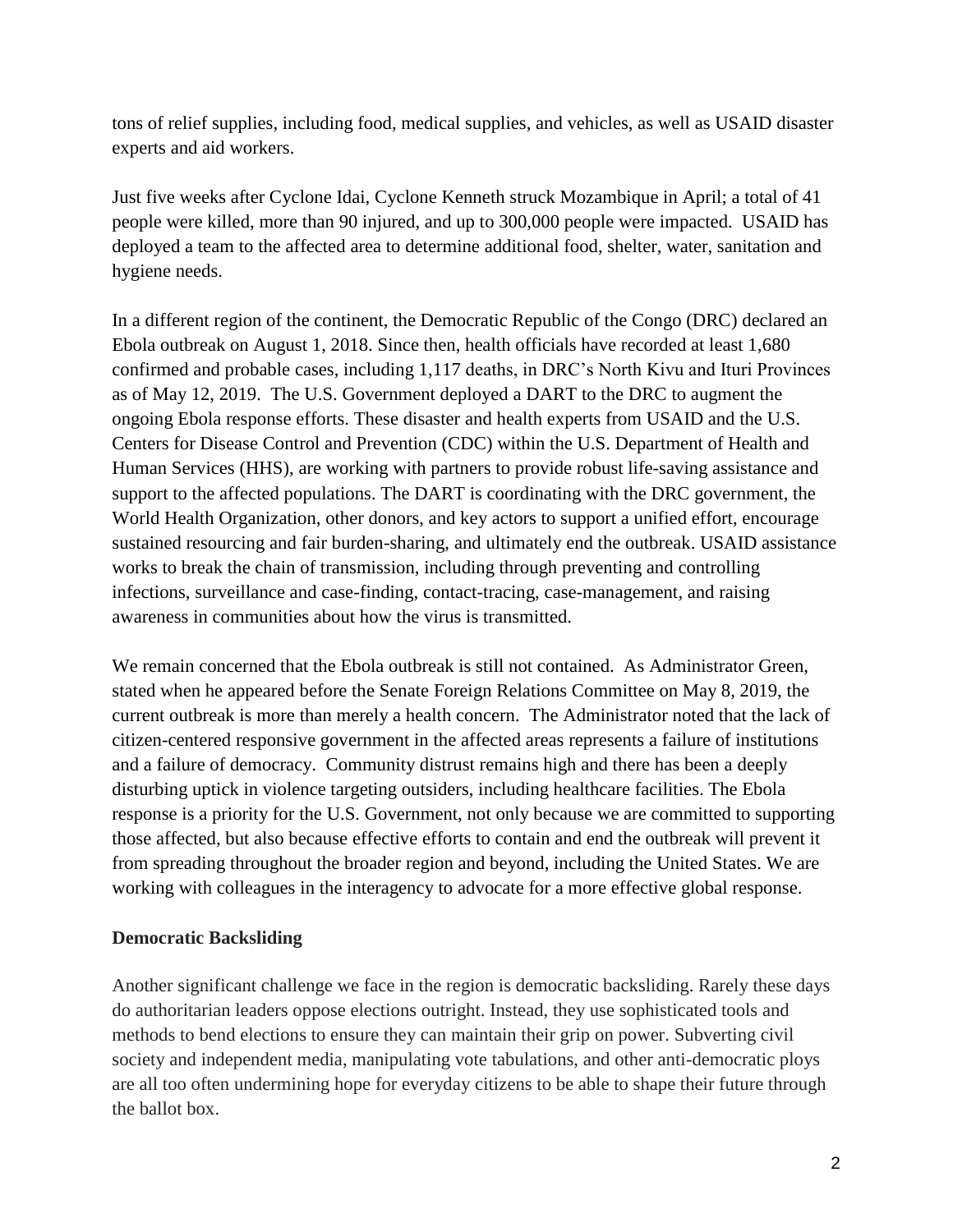During the past year, we have seen elections in Nigeria, Senegal, the Democratic Republic of the Congo, and South Africa, as well as the overthrow of Omar al-Bashir in Sudan, following four months of peaceful protests by citizens fed up with decades of oppression, corruption, and misrule. We know that good governance, peace, and security can help unlock the vast potential of Africa. And across the continent, 34 African countries have improved their overall governance performance over the last ten-year period, according to the latest Ibrahim Index of African Governance. Elections in Liberia, Sierra Leone, Nigeria and Senegal were largely free of violence. In April, USAID Administrator Green traveled to Senegal to lead the U.S. Delegation to the second inauguration ceremonies for President Macky Sall. Senegal represents what is possible in Africa through a commitment to democracy and inclusive economic growth. Over the past five years, many countries have shown improvements in transparency and accountability.

There are, however, threats to these positive trends. Elections are sometimes marred by corruption and fraud, and improvements in some dimensions of governance have stalled or declined in recent years, or have not reached all countries. Some governments have actively worked to close political space for independent civil society, media, and opposition parties. The last few years in Uganda and Tanzania have been marked by a closing of political space, which will likely continue as both nations head toward elections in 2020 and 2021. As a result of public frustration with flawed elections, an increasing closure of political space, rising instability due to conflicts and disasters, and the spread of extremism, fewer African citizens feel they are free to say what they truly think and feel. The need for USAID and other donors to address these challenges to democracy on the continent is clear.

At the same time, there has been an unprecedented wave of social and political protest across Africa. In places such as Sudan, citizens are standing up and voicing their demands for services and accountability.

Learning from our extensive experience in countries such as the Democratic Republic of the Congo, Nigeria, and Kenya, we know that when it comes to democracy, development, and security, our approach must be holistic, and balanced. Working in partnership with African governments, we strengthen governance institutions and protect the democratic gains that have been made across the continent.

We deeply appreciate your support for our work. USAID will continue to fund programming that aims to counter authoritarian impulses, nurture the capacity of civil society to advocate for an agenda of liberty, and advance fundamental freedoms worldwide. Our resources will be focused on areas that we know are critical to advancing countries on their journey to selfreliance. We will continue to support electoral processes and political transitions, such as elections in Ghana and Somalia that will take place next year. Our support takes individual country contexts and needs into careful consideration. It includes advisory services on required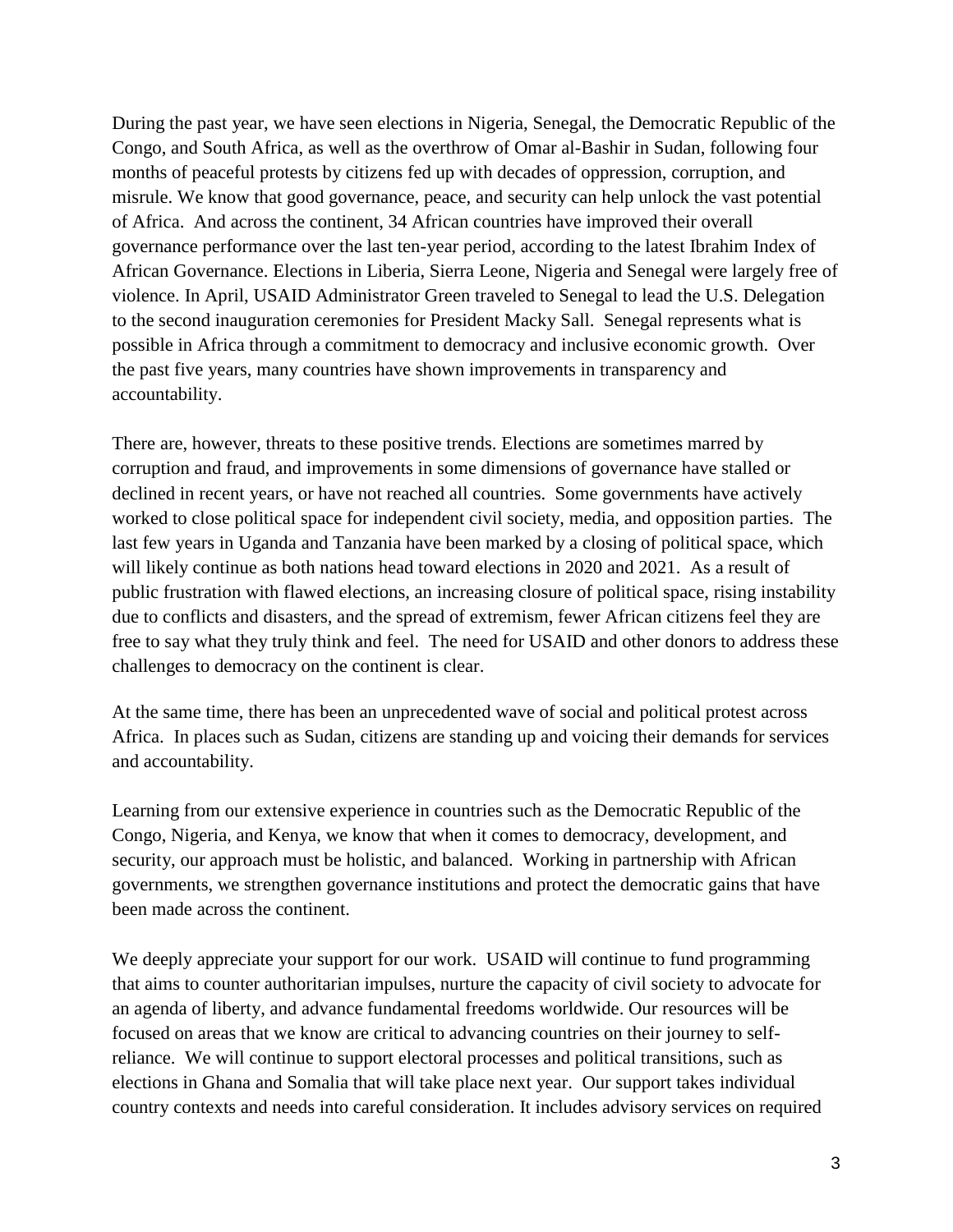legal reforms, technical assistance and training to electoral management bodies, and support to local organizations for civic and voter education campaigns and domestic election observation. We also work with major political parties on issue-based campaigns and inclusion of women and youth, provide training for media on responsible election coverage, and support efforts to mitigate conflicts and promote peaceful participation in political processes. At a time of historic transition in Ethiopia, we are focused on tangible and targeted interventions that will maximize the impact of U.S. engagement and support the critical political and economic reforms being undertaken.

### **Sustainable Development**

Women are a critical part of advancing sustainable development in sub-Saharan Africa. As USAID Administrator Mark Green, said, "When women do better, countries do better, communities do better, and families do better." The economic potential of women in sub-Saharan Africa is enormous. Closing the gender labor gap in the workforce could add \$721 billion to the region's GDP. And when women earn a competitive income, they invest heavily in their households -- in food, healthcare, and education. From improving land tenure rights for women in places like Ethiopia, Ghana, Liberia and Tanzania to unlocking access to credit, assets and employment across East Africa, USAID is already deeply engaged in, and committed to, women's economic empowerment in Africa. Through the Trump Administration's Women's Global Development and Prosperity Initiative, launched in February of this year, USAID will continue to promote women's economic empowerment in the developing world. Administrator Green recently returned from a trip to Ethiopia and Cote d'Ivoire with Advisor to the President Ivanka Trump where they met with women leaders and small business owners to discuss ways to improve the enabling environment for women entrepreneurs, and advance issues like access to credit for all women innovators.

USAID looks to the opportunities presented by trade and international investments – they are among the fastest ways for Africa to boost its economic growth, which is in the interest of the U.S. We advance enterprise-driven solutions to unlock the continent's growing markets. We are embracing true partnerships with the private sector like never before, working to reduce barriers to trade and investment, and foster linkages between U.S. and African firms. The U.S. Government's Prosper African initiative will enhance our efforts in these areas.

The initiative will advance African and American prosperity and security, fuel mutual economic growth and job creation, and demonstrate the superior value proposition of transparent markets and private enterprise for driving growth. Prosper Africa will mobilize and coordinate the full U.S. government toolkit of approaches, capabilities, influence, and assistance to double two-way trade and investment between the United States and partner countries in Africa while creating permanent jobs at home and abroad. Fifteen U.S. government agencies will work together to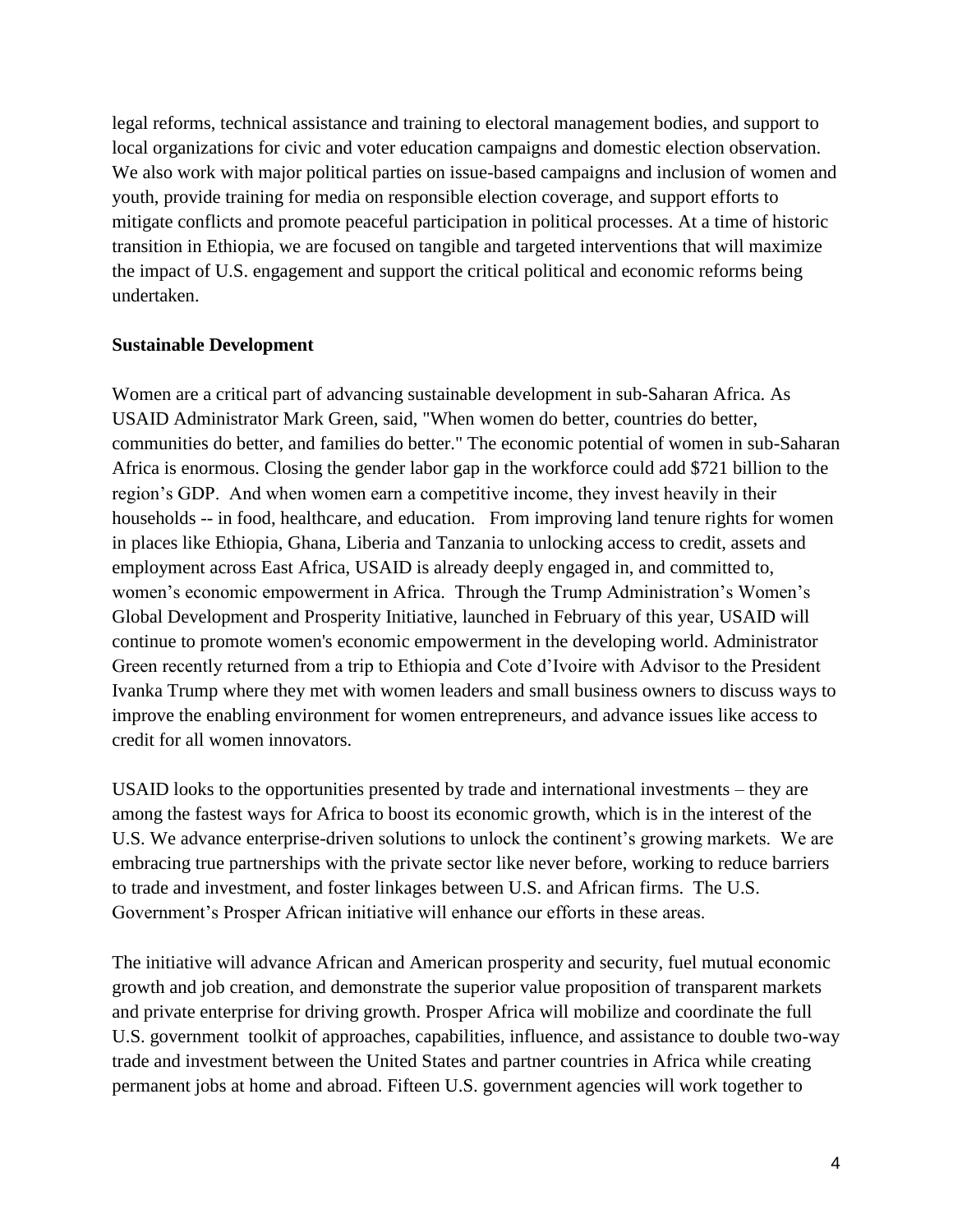facilitate transactions and foster fair and accessible business climates and robust financial markets.

We believe that by leveling the playing field for free, fair, transparent investment, African nations can increasingly tap the trillions of dollars in private-sector resources needed to advance the continent's development and ultimately eliminate the need for unsustainable foreign-backed loans.

One area where we are using a market approach -- or private sector engagement -- is the power sector. Power Africa, a whole-of-government effort led by USAID in partnership with the Departments of State, Commerce, Energy, and others, employs an approach to engage U.S. government agencies, international donors and finance institutions, host-country counterparts, and the private sector, to level the playing field and encourage investments in electricity infrastructure. "Power Africa 2.0" increases the program's focus on transmission and distribution, a strong enabling environment, and the U.S. private sector's competitiveness.

U.S. government funding has unlocked more than 20 billion dollars' worth of investment from the private and public sector in generation projects alone. To date, Power Africa has helped 129 projects, comprising over 10,000 megawatts, reach financial close. Since 2014, USAID and its partners in Power Africa have helped an estimated 58 million Africans gain access to electricity.

We will continue to deliver on the goals of the Electrify Africa Act by working with African governments to create and strengthen the policy, legal, and regulatory frameworks needed to increase transparency and competitiveness and attract continued private sector investment over the long-term on their countries' journey to self-reliance.

In addition to expanding trade and infrastructure in Africa, USAID remains committed to helping save lives across the continent. We are one of the U.S. implementing agencies for the State Department's President's Emergency Plan for AIDS Relief (PEPFAR). PEPFAR has provided nearly 15 million men, women and children in sub-Saharan Africa with antiretroviral medicine, meaning they can now live long, healthy lives with HIV. Through the President's Malaria Initiative, seven million malaria deaths been averted and over one billion cases have been prevented globally since 2000, primarily among children under the age of five in sub-Saharan Africa.

# **Regional Stability**

Countering violent extremism is also a critical part of USAID's work in Africa. We engage government and civil society partners in their efforts to reduce radicalization, recruitment, and support to violent extremist organizations. For more than a decade, we've pursued a coordinated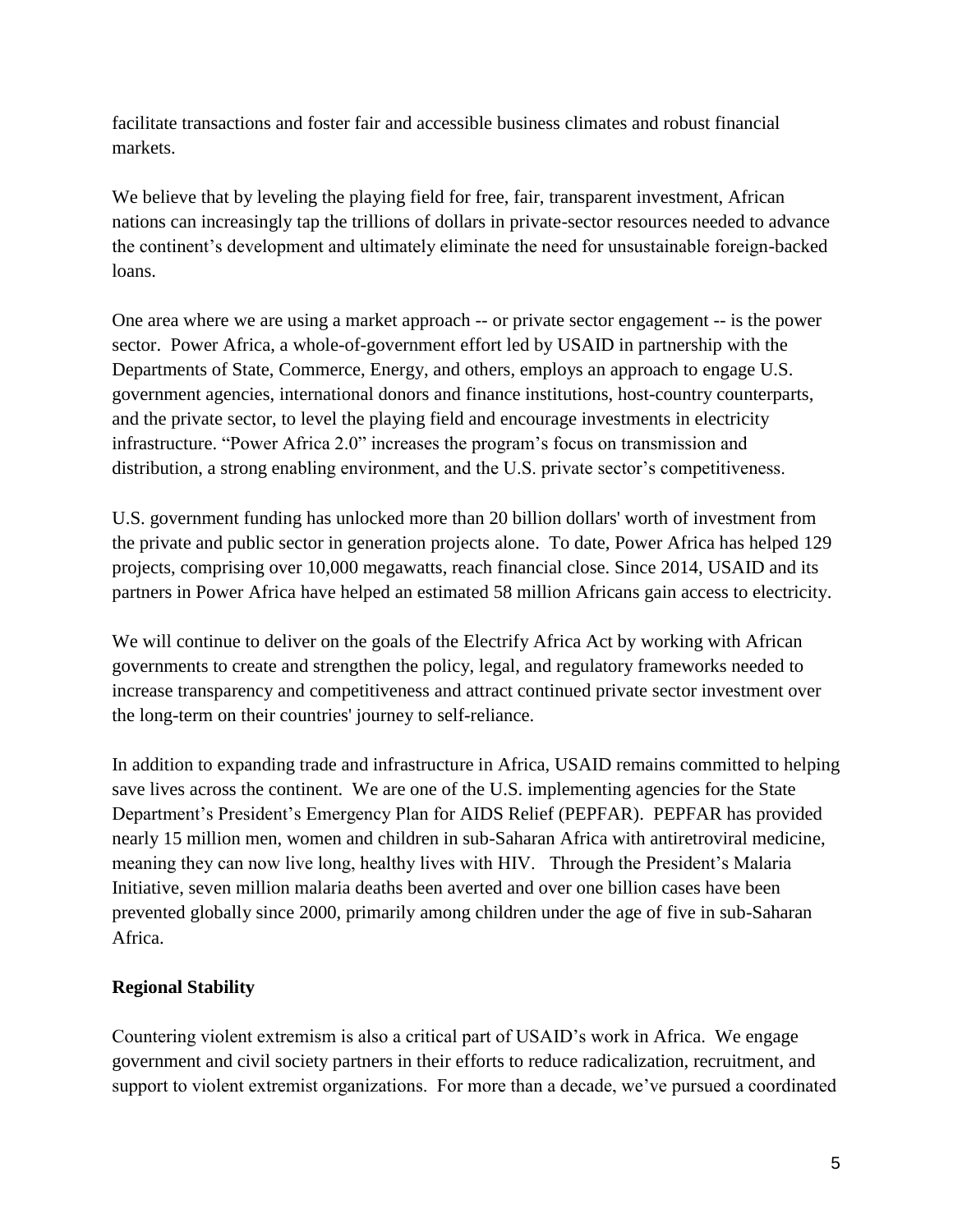3D approach to the evolving terrorism threat on the continent through the Trans-Sahara Counterterrorism Partnership and the Partnership for Regional East Africa Counterterrorism. Regular coordination with the State Department and the Department of Defense, including AFRICOM, creates a space where we can determine how to use the U.S. Government's diplomatic, defense, and development tools to their greatest effect.

During the Senate Appropriations Committee State and Foreign Operations Subcommittee hearing on April 29, 2019, Administrator Green emphasized the Sahel region as a priority. USAID is aggressively co-programming its various streams of assistance to focus on building the capacity of governments and local communities, promoting resilience and self-reliance, and eventually diminishing the need for long-term assistance. This is the development component of a broader national security partnership with the governments of Burkina Faso and Niger. USAID will implement the program in coordination with the Departments of State, Defense, and other U.S. Government agencies.

For example, in West Africa, an element of USAID's support for the Trans-Sahara Counterterrorism Partnership is the Voices for Peace Project, which counters violent extremism by leveraging both traditional and new media at the community level. The project builds partnerships with respected leaders, institutions, and networks to address drivers and root causes of violent extremism such as marginalization, exclusion, and poor governance. It supports a culturally effective communications environment to empower locally influential voices, establish interactive media platforms, and engage at-risk youth, women, and communities.

In the Horn of Africa, we provide robust assistance to meet emergency humanitarian needs as well as education, economic growth, governance and stabilization programming to shore up gains in Somalia. Given that marginalization and isolation drives extremism in Somalia, USAID's programming engages with vulnerable communities and nascent local government to reduce opportunities for extremists to manipulate grievances. In line with the Stabilization Assistance Review, USAID is closely coordinating with DOD counterparts to determine early recovery assistance to areas cleared of al-Shabaab. USAID programs expand the presence of local government and identify shared public goods and services that incentivize cooperation through community driven development approaches. These USAID interventions implemented with local government and communities break the cycle of isolation and economic blockades imposed on areas by terrorists.

Along Kenya's coast, USAID supports the Strengthening Community Resilience against Extremism program. The program enhances the capacity of key civil society organizations to counter violent extremist influence and respond rapidly to prevent emergent incidents of violence related to extremism. USAID's work along the coast complements efforts by State's Bureau of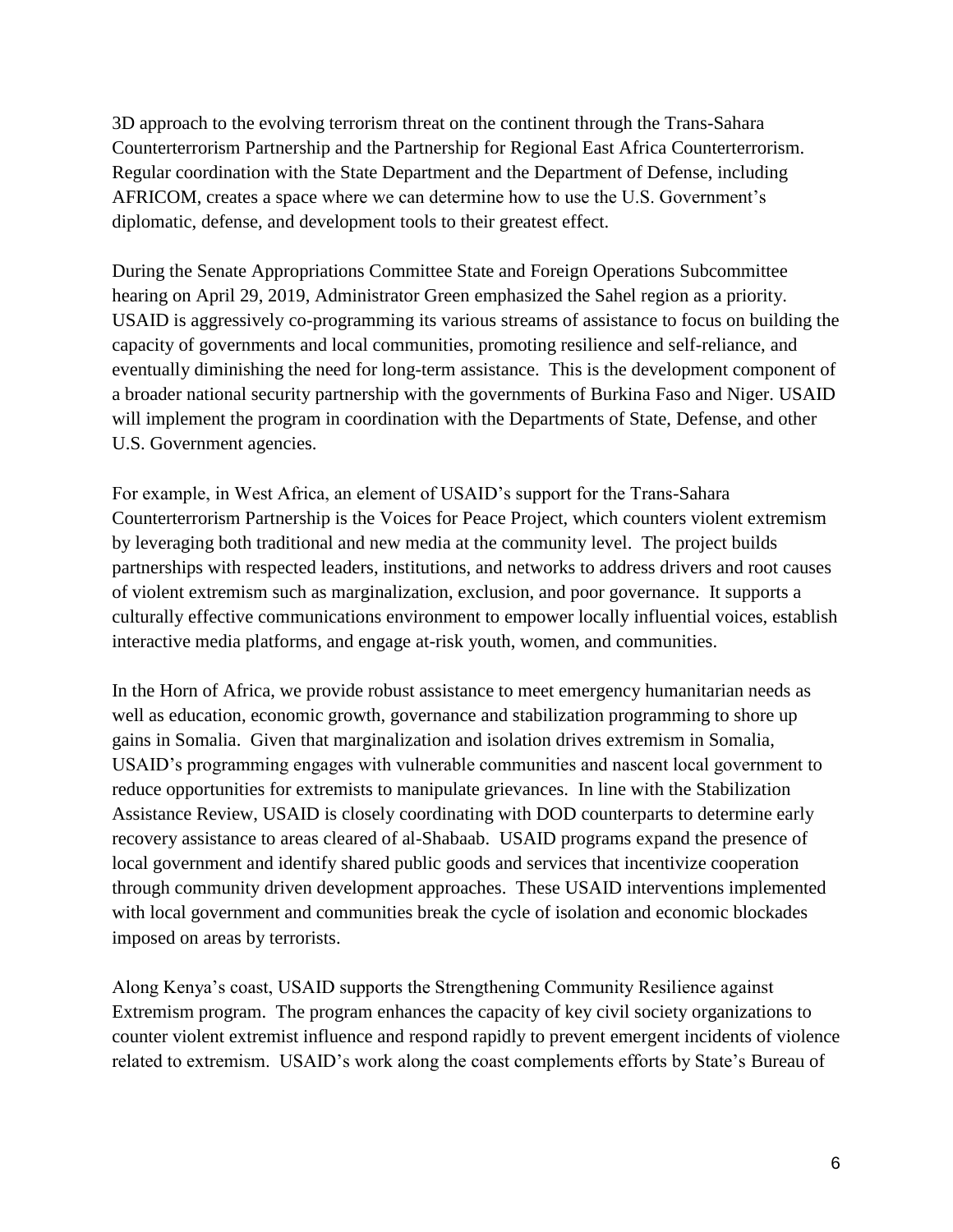Counterterrorism to improve relationships between communities, government, and the security sector in order to address the threat and impacts of violent extremism.

USAID also combats wildlife crime, as extremist groups have been known to profit from the illicit wildlife trade as well as organized criminal networks, further compromising the security and stability of the region.

The Stabilization Assistance Review also paves the way for improved interagency collaboration in areas where the U.S. Government is integrating civilian-military processes to create conditions where locally legitimate authorities and systems can peaceably manage conflict and prevent a resurgence of violence.

USAID's stabilization programming supports host-nation initiatives to reduce insecurity and address the underlying drivers of armed conflict. In Mali, USAID supports the Peace, Stabilization and Reconciliation Project to improve prospects for long-term peace and security in northern and central regions. By building trust between conflict-affected communities and their government, strengthening the ability of communities to mitigate and manage conflict and prioritize and implement their community's most pressing development needs, we are empowering marginalized youth as change agents.

USAID's Office of Transition Initiatives supports the Nigeria and Lake Chad Basin program, which focuses on denying the space for Boko Haram and ISIS-West Africa terrorists to operate by reducing recruitment and support for their ideology. The program includes small-scale, strategically targeted assistance to local partners to engage vulnerable youth to be more resilient to violent extremist influence. It also promotes confidence in the responsiveness of local authorities, thereby undermining the extremists' ability to leverage governance-related grievances for radicalization and recruitment.

With 70 percent of its population under the age of 30, sub-Saharan Africa is the youngest region of the world, and it is these youth who will be the engines of Africa's future. Programs like the Department of State's Young African Leaders Initiative (YALI) invests in the capacity of youth leaders to ensure that the current generation is equipped with the skills to lead stable democratic societies and to improve development outcomes and sustainability. Four years after the launch of YALI's keystone programs ─ the Mandela Washington Fellowship and the Regional Leadership Centers — the initiative has graduated more than  $17,000$  participants from  $49$ countries in sub-Saharan Africa.

# **Conclusion**

So as we reflect on the challenges facing individual countries at any given moment, it's important not to lose sight of the longer-term positive shifts across Africa. Despite challenges, the overall trends in sub-Saharan Africa point to accelerated democratization, continued economic growth, and development. We know that investments in democratic institutions,